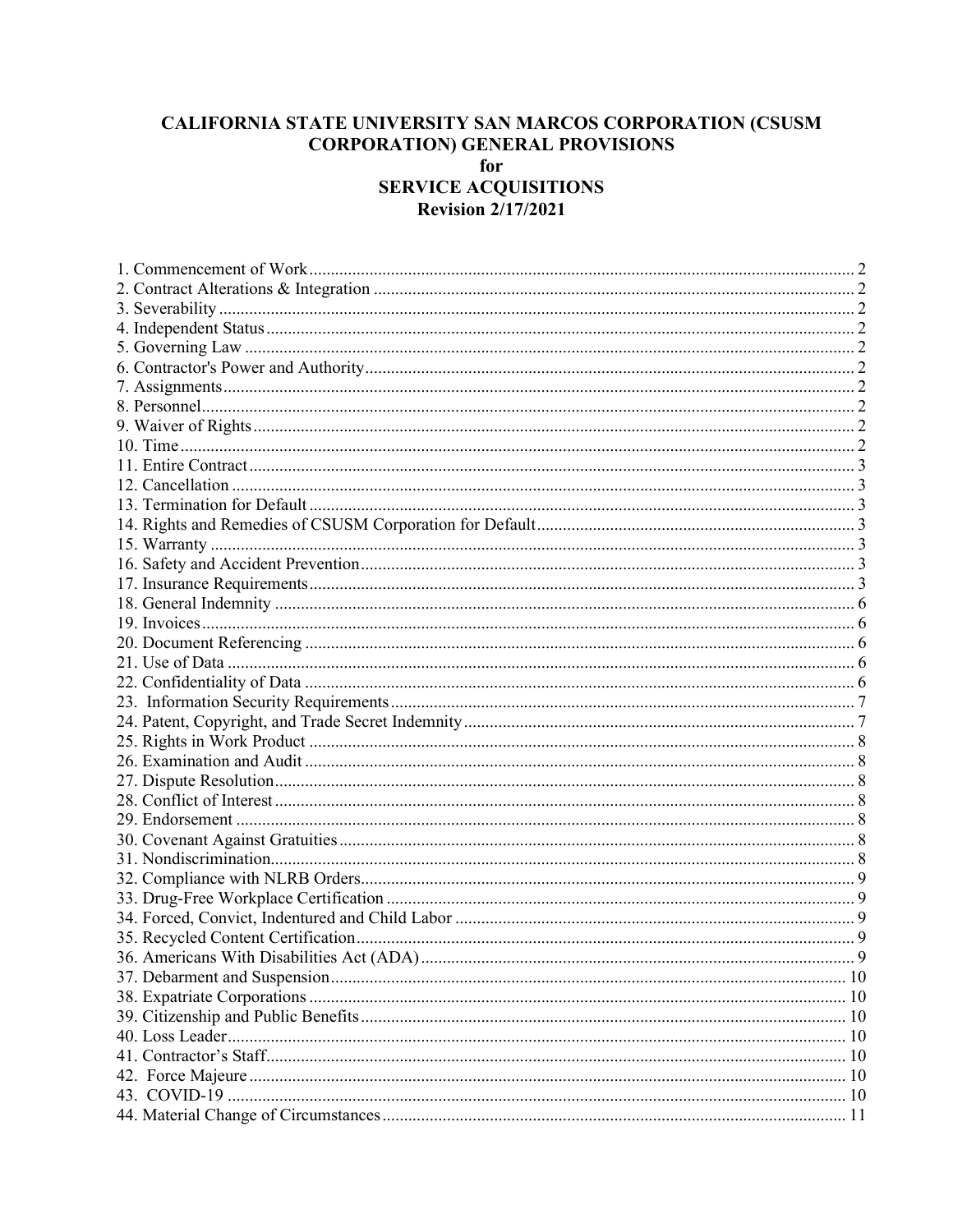#### <span id="page-1-0"></span>**1. Commencement of Work**

Contractor shall not commence work under the Contract until Contractor has received a fully executed Contract and been given written approval to proceed. Any work performed by the Contractor prior to the date of approval shall be considered as having been performed at Contractor's own risk and as a volunteer.

## <span id="page-1-1"></span>**2. Contract Alterations & Integration**

No alteration or variation of the Contract shall be valid unless made in writing and signed by the Parties hereto, and no oral understanding or agreement not incorporated in writing in the Contract shall be binding on any of the Parties hereto.

## <span id="page-1-2"></span>**3. Severability**

Contractor and CSUSM Corporation agrees that if any provision of this Contract is found to be illegal or unenforceable, such term or provision shall be deemed stricken and the remainder of the Contract shall remain in full force and effect. Either Party having knowledge of such term or provision shall promptly inform the other of its presumed non-applicability of such provision. Should the illegal or unenforceable provision be a material or essential term of the Contract, the Contract shall be terminated in a manner commensurate with the interests of both Parties, to the maximum extent reasonable.

#### <span id="page-1-3"></span>**4. Independent Status**

Contractor, and its employees, agents, and subcontractors, in the performance of this Contract, shall act in an independent capacity and not as officers, employees or agents of CSUSM Corporation. While Contractor may be required by this Contract to carry Worker's Compensation Insurance, in no event shall Contractor and its employees and agents be entitled to unemployment or workers' compensation benefits from CSUSM Corporation.

#### <span id="page-1-4"></span>**5. Governing Law**

To the extent not inconsistent with applicable federal law, this Contract shall be construed in accordance with and governed by the laws of the State of California.

## <span id="page-1-5"></span>**6. Contractor's Power and Authority**

Contractor warrants it has full power and authority enter into this Contract and will hold CSUSM Corporation harmless from and against any loss, cost, liability, and expense (including reasonable attorney fees) arising out of any breach of this warranty. Further, Contractor shall not enter into any arrangement, agreement or contract with any third party that might abridge any rights of CSUSM Corporation under this Contract.

## <span id="page-1-6"></span>**7. Assignments**

Contractor shall not assign this Contract either in whole or in part, without the CSUSM Corporation's written consent, which will not be unreasonably withheld.

#### <span id="page-1-7"></span>**8. Personnel**

Contractor shall give its personal attention to the performance of the Contract and shall make every effort consistent with sound business practices to honor the CSUSM Corporation's requests regarding Contractor's assignment of its employees. However, Contractor maintains the sole right to determine the assignment of its employees in order to keep all phases of work under its control. If an employee of Contractor is unable to perform due to illness, resignation, or other factors beyond Contractor's control, Contractor shall use its best effort to provide suitable substitute personnel.

#### <span id="page-1-8"></span>**9. Waiver of Rights**

Any action or inaction by CSUSM Corporation or the failure of CSUSM Corporation on any occasion to enforce any right or provision of this Contract shall not be construed to be a waiver by CSUSM Corporation of its rights hereunder and shall not prevent CSUSM Corporation from enforcing such provision or right on any future occasion. The CSUSM Corporation's rights and remedies provided in this contract shall not be exclusive and are in addition to any other rights and remedies provided by law.

#### <span id="page-1-9"></span>**10. Time**

Time is of the essence in the performance of this Contract.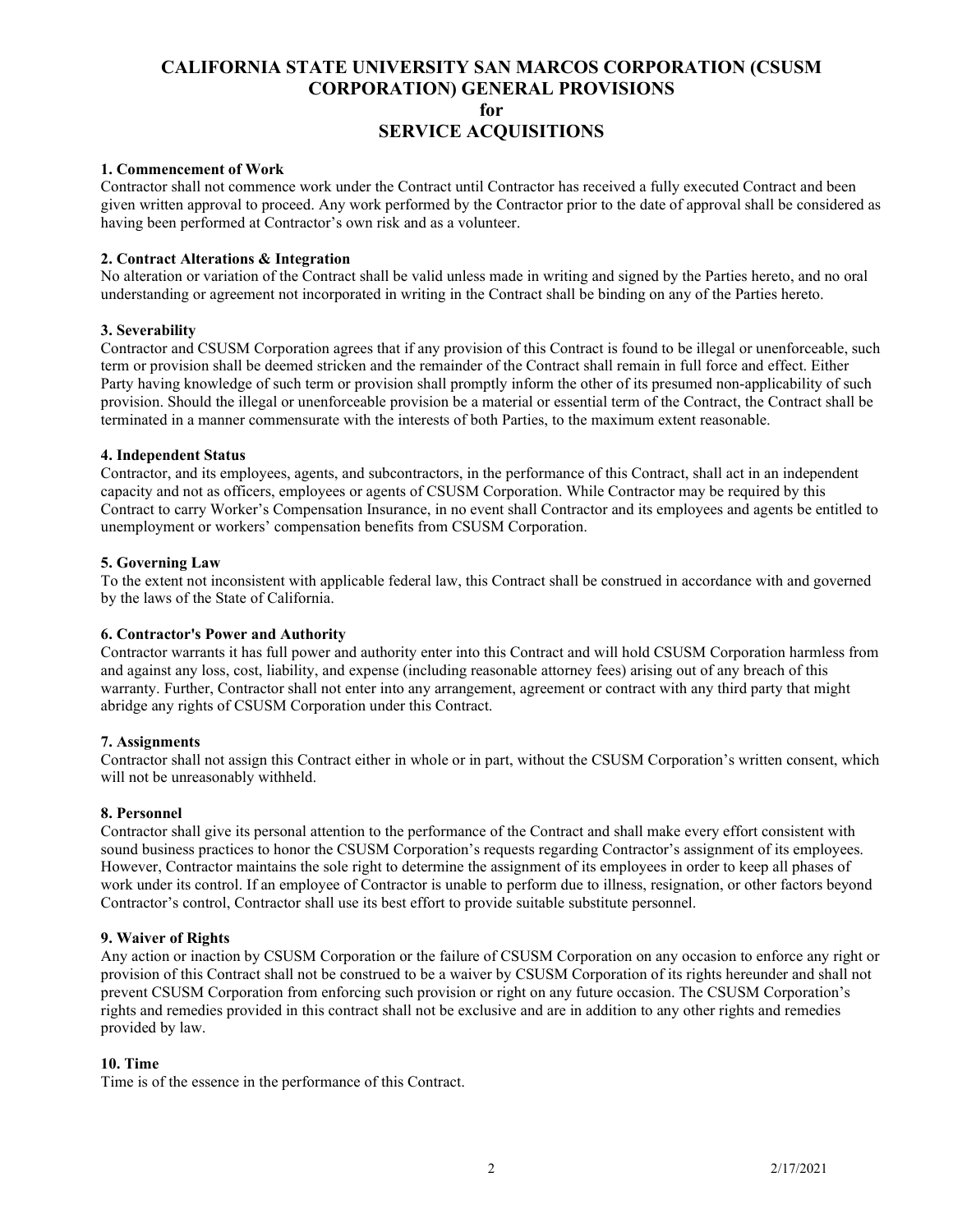## <span id="page-2-0"></span>**11. Entire Contract**

This Contract sets forth the entire agreement between the Parties with respect to the subject matter hereof and shall govern the respective duties and obligations of each Party.

## <span id="page-2-1"></span>**12. Cancellation**

CSUSM Corporation has the right to cancel this Contract at any time and without future financial obligation upon thirty (30) days written notice to Contractor.

## <span id="page-2-2"></span>**13. Termination for Default**

CSUSM Corporation may terminate the Contract and be relieved of the payment of any consideration to Contractor should Contractor fail to perform the covenants herein contained at the time and in the manner herein provided. In the event of such termination, CSUSM Corporation may proceed with the work in any manner deemed proper by CSUSM Corporation. The cost to CSUSM Corporation shall be deducted from any sum due the Contractor under the Contract, and the balance, if any, shall be paid the Contractor upon demand.

## <span id="page-2-3"></span>**14. Rights and Remedies of CSUSM Corporation for Default**

- (a) In the event any Deliverables furnished or services provided by Contractor in the performance of this Contract should fail to conform to the requirements herein, or to the sample submitted by Contractor, CSUSM Corporation may reject the same, and it shall thereupon become Contractor's duty to forthwith reclaim and remove all nonconforming deliverables and correct the performance of services, without expense to CSUSM Corporation, and to immediately replace all such rejected items with others conforming to the specifications or samples. Should Contractor fail, neglect, or refuse to do so, CSUSM Corporation shall thereupon have the right, but not the obligation, to purchase in the open market, in lieu thereof, a corresponding quantity of any such items and to deduct the cost of such cover from any moneys due or that may thereafter become due to Contractor.
- (b) In the event Contractor fails to make prompt delivery of any items as specified in the Contract, the same conditions as to the CSUSM Corporation's right but not obligation, to purchase in the open market and receive reimbursement from Contractor, as set forth in (a), above shall apply.
- (c) In the event CSUSM Corporation terminates this Contract, either in whole or in part, for the Contractor's default or breach, Contractor shall compensate CSUSM Corporation, in addition to any other remedy CSUSM Corporation may have available to it, for any loss or damage sustained and cost incurred by the CSUSM Corporation in procuring any items that Contractor agreed to supply.
- (d) The CSUSM Corporation's rights and remedies provided above shall not be exclusive and shall be in addition to any other rights and remedies provided by law, equity or this Contract.

#### <span id="page-2-4"></span>**15. Warranty**

Contractor warrants that

- (a) Deliverables and services furnished hereunder will conform to the requirements of this Contract (including, without limitation, all descriptions, specifications, and drawings identified in the Statement of Work, if any), and
- (b) The deliverables will be free from defects in materials and workmanship. Where the Parties have agreed to design specifications in the Statement of Work directly or by reference, Contractor warrants the deliverables shall provide all functionality required thereby.

#### <span id="page-2-5"></span>**16. Safety and Accident Prevention**

In performing work under this Contract on CSUSM Corporation premises, Contractor shall conform to all specific safety requirements contained in this Contract or as required by law or regulation. Contractor shall take all additional precautions as CSUSM Corporation may reasonably require for safety and accident prevention purposes. Contractor's violation of such rules and requirements, unless promptly corrected, shall constitute a material breach of this Contract.

#### <span id="page-2-6"></span>**17. Insurance Requirements**

The Contractor shall not commence Work until it has obtained all the insurance required in this Contract, and such insurance has been approved by CSUSM Corporation.

(a) Policies and Coverage.

(1) Comprehensive or Commercial Form General Liability Insurance on an occurrence basis, covering work done or to be done by or on behalf of the Contractor and providing insurance for bodily injury, personal injury, property damage, and products and completed operations. The aggregate limit shall apply separately to the Work.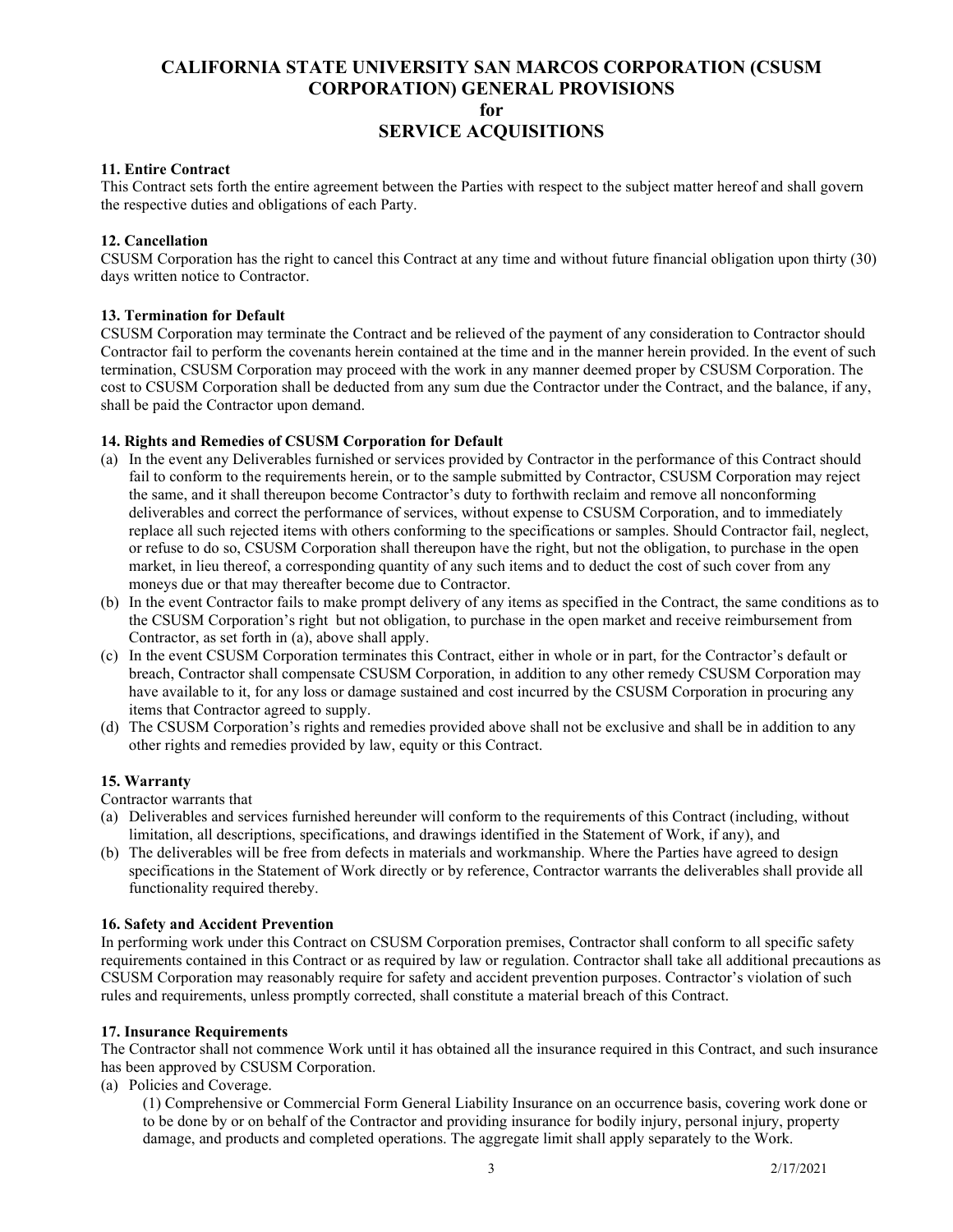# **CALIFORNIA STATE UNIVERSITY SAN MARCOS CORPORATION (CSUSM CORPORATION) GENERAL PROVISIONS**

**for**

## **SERVICE ACQUISITIONS**

(2) Business Automobile Liability Insurance on an occurrence basis, covering owned, hired, and non-owned automobiles used by or on behalf of the Contractor and providing insurance for bodily injury, property damage (3) Workers' Compensation including Employers Liability Insurance as required by the State of California, (4) Professional Liability (Errors and Omissions) Insurance appropriate to the Consultant's profession

(b) Contractor may also be required to obtain and maintain the following policies and coverage:

(1) Environmental Impairment Liability Insurance should the Work involve hazardous materials, such as asbestos, lead, fuel storage tanks, and PCBs.

(2) Other Insurance by agreement between CSUSM Corporation and the Contractor.

(c) Verification of Coverage.

 The Contractor shall submit original certificates of insurance and endorsements to the policies of insurance required by the Contract to CSUSM Corporation as evidence of the insurance coverage. Renewal certifications and endorsements shall be timely filed by the Contractor for all coverage until the Work is accepted as complete. CSUSM Corporation reserve the right to require the Contractor to furnish CSUSM Corporation complete, certified copies of all required insurance policies.

(d) Insurance Provisions.

 Nothing in these insurance provisions shall be deemed to alter the indemnification provisions in this Agreement. The insurance policies shall contain, or be endorsed to contain, the following provisions. (i) For the general and automobile liability policies, the State of California, the Trustees of the California State University, the California State University San Marcos Corporation (CSUSM Corporation), the California State University San Marcos Foundation (CSUSMF), the Associated Students, Inc. of California State University San Marcos (ASI), California State University San Marcos (which is the Trustees of the California State University and is one of 23 campuses in the California State University System), and the employees, representatives, volunteers, and agents are to be covered as additional insureds.

- (e) For any claims related to the Work the Contractor's insurance coverage shall be primary insurance as respects to the State of California, the Trustees of the California State University, the California State University San Marcos Corporation (CSUSM Corporation), the California State University San Marcos Foundation (CSUSMF), the Associated Students, Inc. of California State University San Marcos (ASI), California State University San Marcos (which is the Trustees of the California State University and is one of 23 campuses in the California State University System), their officers, employees, representatives, volunteers, and agents shall be in excess of the Contractor's insurance and shall not contribute with it.
- (f) Each insurance policy required by this section shall state that coverage shall not be canceled by either the Contractor or the insurance carrier, except after thirty (30) Days prior written notice has been given to CSUSM Corporation.
- (g) The State of California, the Trustees of the California State University, the University, their officers, employees, representatives, volunteers, and agents shall not by reason of their inclusion as additional insureds incur liability to the insurance carriers for payment of premiums for such insurance.
- (h) Contractor hereby grants to CSUSM Corporation a waiver of any right to subrogation which any insurer of said Contractor may acquire against the CSUSM Corporation by virtue of the payment of any loss under such insurance. Contractor agrees to obtain any endorsement that may be necessary to affect this waiver of subrogation, but this provision applies regardless of whether or not the CSUSM Corporation has received a waiver of subrogation endorsement from the insurer.
- (i) Amount of Insurance.

(1) For all projects, the insurance furnished by Contractor under this Agreement shall provide coverage in amounts not less than the following, unless a different amount is stated in the Supplementary General Conditions:

(i) Comprehensive or Commercial Form General Liability Insurance--Limits of Liability \$2,000,000 General Aggregate

\$1,000,000 Each Occurrence--combined single limit for bodily injury and property damage.

(ii) Business Automobile Liability Insurance-Limits of Liability

 \$1,000,000 Each Accident-- combined single limit for bodily injury and property damage to include uninsured and underinsured motorist coverage.

(iii) Workers' Compensation limits as required by law with Employers Liability limits of \$1,000,000. (2) For projects involving hazardous materials, the Contractor shall provide additional coverage in amounts not less than the following, unless a different amount is stated in the Supplementary General Conditions:

(i) Environmental Impairment (pollution) Liability Insurance-Limits of Liability

\$10,000,000 General Aggregate

 \$ 5,000,000 Each Occurrence-- combined single limit for bodily injury and property damage, including cleanup costs.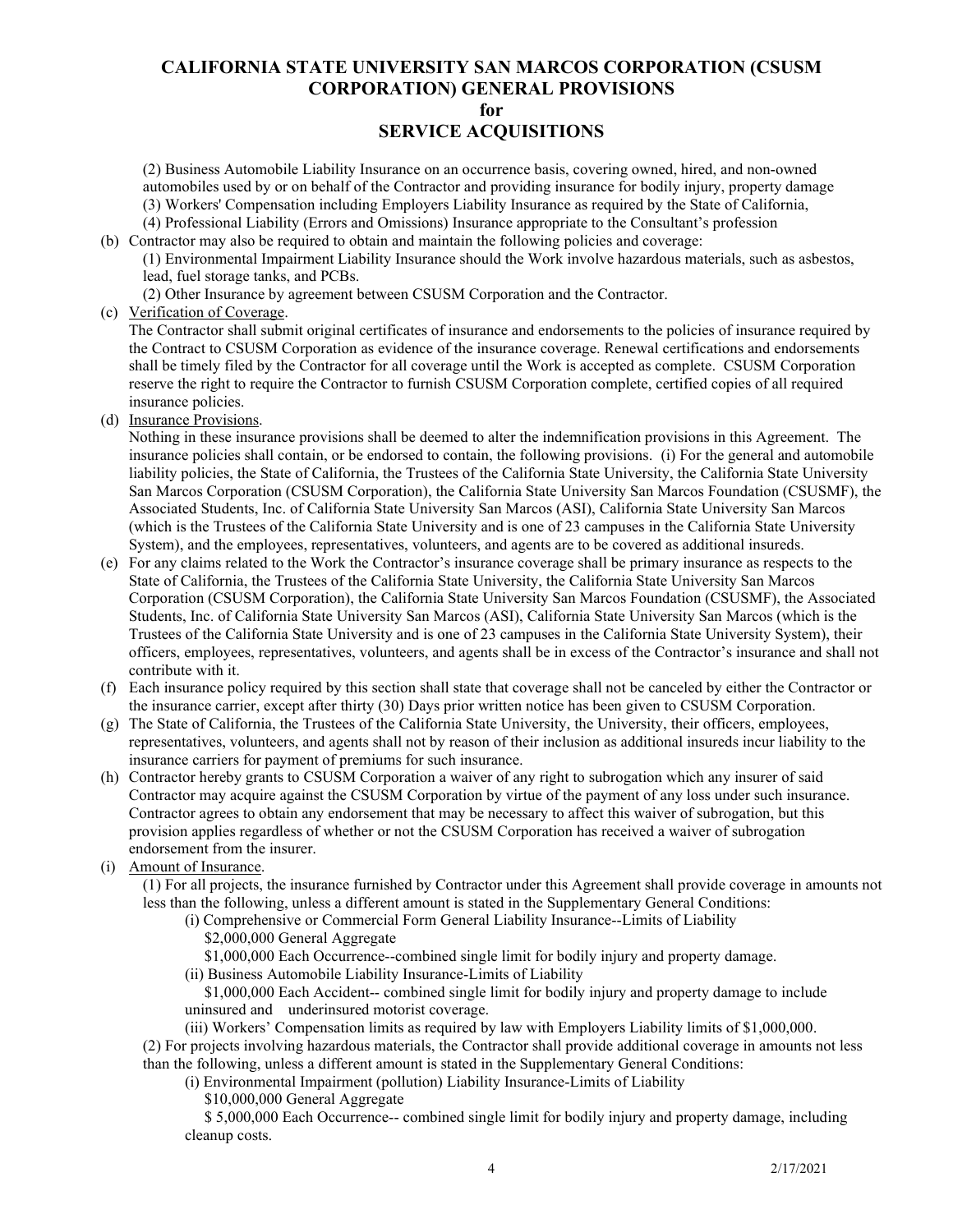# **SERVICE ACQUISITIONS**

(ii) In addition to the coverage for Business Automobile Liability Insurance, the Contractor shall obtain for hazardous material transporter services:

- (a) MCS-90 endorsement
- (b) Sudden & Accidental Pollution endorsement--Limits of Liability\*
	- \$2,000,000 Each Occurrence
	- \$2,000,000 General Aggregate

(3) Professional Liability (Errors and Omissions) Insurance appropriate to the Consultant's profession, with limits not less than \$1,000,000 per occurrence or claim, \$2,000,000 aggregate. Coverage shall be sufficiently broad to respond to the duties and obligations as is undertaken by Consultant in this agreement.

(4) Cyber Liability Insurance / Technology Professional Liability: Limits not less than \$2,000,000 per occurrence or claim, \$2,000,000 aggregate. Coverage shall be sufficiently broad to respond to the duties and obligations as is undertaken by Vendor in this agreement and shall include, but not be limited to, claims involving infringement of intellectual property, including but not limited to infringement of copyright, trademark, trade dress, invasion of privacy violations, information theft, damage to or destruction of electronic information, release of private information, alteration of electronic information, extortion and network security. The policy shall provide coverage for breach response costs as well as regulatory fines and penalties as well as credit monitoring expenses with limits sufficient to respond to these obligations.\*A higher limit on the MCS-90 endorsement required by law must be matched by the Sudden & Accidental Pollution Insurance. With CSUSM Corporation's approval, the Contractor may delegate the responsibility to provide this additional coverage to its hazardous materials subcontractor. When the Contractor returns its signed project construction phase agreement to CSUSM Corporation, the Contractor shall also provide CSUSM Corporation with a letter stating that it is requiring its hazardous materials subcontractor to provide this additional coverage, if applicable. The Contractor shall affirm in this letter that the hazardous materials subcontractor's certificate of insurance shall also adhere to all CSUSM Corporation requirements. Further, this letter will provide that the subcontractor's certificate of insurance will be provided to CSUSM Corporation as soon as the Contractor fully executes its subcontract with the hazardous materials subcontractor, or within 30 Days of the Notice to Proceed, whichever is less.

## (j) Acceptability of Insurers.

 Insurers shall be licensed by the State of California to transact insurance and shall hold a current A.M. Best's rating of A:VII, or shall be a carrier otherwise acceptable to CSUSM Corporation.

#### (k) Subcontractor's Insurance.

 Contractor shall ensure that its subcontractors are covered by insurance of the types required by this Contract, and that the amount of insurance for each subcontractor is appropriate for that subcontractor's Work. Contractor shall not allow any subcontractor to commence Work on its subcontract until the insurance has been obtained, and approved by the CSU. Only the Contractor and its hazardous materials subcontractor(s) shall have the coverage for projects involving hazardous materials.

## (l) Miscellaneous.

(1) Any deductible under any policy of insurance required in this Contract shall be Contractor's liability.

(2) Acceptance of certificates of insurance by CSUSM Corporation shall not limit the Contractor's liability under the Contract.

(3) In the event the Contractor does not comply with these insurance requirements, CSUSM Corporation may, at its option, provide insurance coverage to protect CSUSM Corporation. The cost of the insurance shall be paid by the Contractor and, if prompt payment is not received, may be deducted from Contract sums otherwise due the Contractor. (4) If CSUSM Corporation are damaged by the failure of Contractor to provide or maintain the required insurance, the Contractor shall pay CSUSM Corporation for all such damages.

(5) The Contractor's obligations to obtain and maintain all required insurance are non-delegable duties under this Contract.

(6) The Contractor's liability for damages proximately caused by acts of God (as defined in Public Contract Code section 7105) and not involving Contractor negligence shall be limited to five percent of the Contract.

(m) Contractor agrees that the bodily injury liability insurance herein provided shall be in effect at all times during the term of this Contract. In the event said insurance coverage expires at any time or times during the term of this Contract, Contractor agrees to provide at least thirty (30) days prior to said expiration date, a new certificate of insurance evidencing insurance coverage as provided herein for not less than the remainder of the term of the Contract, or for a period of not less than one (1) year. New certificates of insurance are subject to the approval of CSUSM Corporation, and the Contractor agrees that no work or services shall be performed prior to the giving of such approval. In the event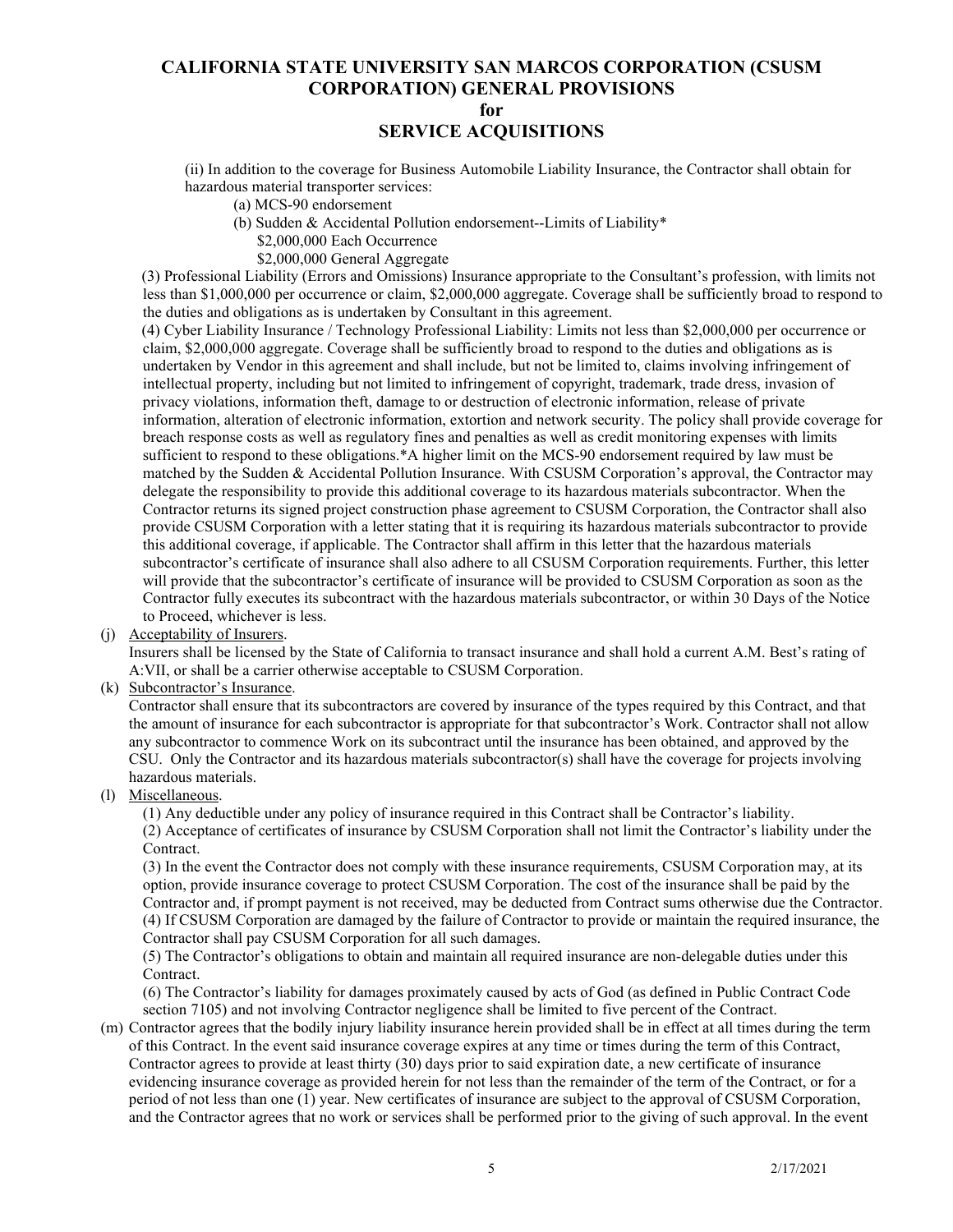Contractor fails to keep in effect at all times insurance coverage as herein provided, CSUSM Corporation may in addition to any other remedies it may have, terminate this Contract upon the occurrence of such event.

- (n) That the insurer will not cancel the insured's coverage without thirty (30) days prior notice to CSUSM Corporation;
- (o) That CSUSM Corporation, California State University San Marcos (which is the Trustees of the California State University and is one of 23 campuses in the California State University System) and the employees, officers, and agents of each of them will not be responsible for any premiums or assessments on the policy;

#### <span id="page-5-0"></span>**18. General Indemnity**

Contractor shall indemnify, defend and hold harmless the California State University San Marcos Corporation (CSUSM Corporation), the California State University San Marcos Foundation (CSUSMF), the Associated Students, Inc. of California State University San Marcos (ASI), the State of California, Board of Trustees of the California State University, CSU and their respective officers, directors, volunteers, agents and employees (collectively "University") from and against any and all liability, loss, damage, expense, costs (including without limitation costs and fees of litigation) of every nature arising out of or in connection with the Contractor's performance of work hereunder or its failure to comply with any of its obligations contained in the agreement, except such loss or damage which was caused by the sole negligence or willful misconduct of the University.

#### <span id="page-5-1"></span>**19. Invoices**

Invoices shall be submitted, in arrears, to the address stipulated in the Contract. The Contract number must be included on the invoice. Final invoice shall be marked as such. Contractor shall submit invoices to CSUSM Corporation for payment of goods and services rendered. Unless otherwise specified, CSUSM Corporation shall pay properly submitted invoices not more than 30 days after (i) the performance completion date of services; or (ii) receipt of an undisputed invoice, whichever is later. Late payment penalties shall not apply to this Contract. The consideration to be paid Contractor, as described within the Contract, shall be in full compensation for all of Contractor's expenses incurred in the performance thereof, including travel and per diem, unless otherwise expressly so provided.

#### <span id="page-5-2"></span>**20. Document Referencing**

All correspondence, invoices, bills of lading, shipping memos, packages, etc., must show the Contract number. If factory shipment, the factory must be advised to comply. Invoices not properly identified with the Contract number and Contractor identification number may be returned to Contractor and may cause delay in payment.

#### <span id="page-5-3"></span>**21. Use of Data**

Contractor shall not utilize any information, it may receive by reason of this Contract, for pecuniary gain not contemplated by this Contract, regardless of whether Contractor is or is not under contract at the time such gain is realized. CSUSM Corporation or CSU specific information contained in the report, survey, or other product developed by Contractor pursuant to this Contract is the property of CSUSM Corporation, and shall not be used in any manner by Contractor unless authorized in writing by CSUSM Corporation.

#### <span id="page-5-4"></span>**22. Confidentiality of Data**

- (a) Contractor acknowledges the privacy rights of individuals to their personal information that are expressed in the California Constitution Article 1, Section 1. Contractor shall maintain the privacy of personal information and protected data as confidential information. Further, if so requested by CSUSM Corporation, Contractor shall be administratively responsible for providing such notification in the most expedient time possible consistent with the methods prescribed in California Civil Code 1798.29g and 1798.82g. Contractor shall maintain the privacy of confidential information and shall be financially responsible for any notifications to affected persons (after prompt consultation with CSUSM Corporation) whose personal information is disclosed by any security breach relating to confidential information resulting from Contractor's or its personnel's acts or omissions. Contractor shall not use, disclose, or release confidential information contained in CSUSM Corporation records without full compliance with applicable state and federal privacy laws, and this Contract. Contractor further acknowledges and agrees to comply with Federal privacy laws, such as the Family Educational Rights and Privacy Act (Title 20, United States Code, Section 1232g) applicable to student education records and information from student education records.
- (b) Contractor further agrees that all financial, statistical, personal, technical and other data and information relating to CSUSM Corporation's operation designated "confidential" by CSUSM Corporation and not otherwise subject to disclosure under the McKee Transparency Act, California Education Code §89913, and made available to Contractor to this Contract or which become available to Contractor while performing this Contract, shall be protected by Contractor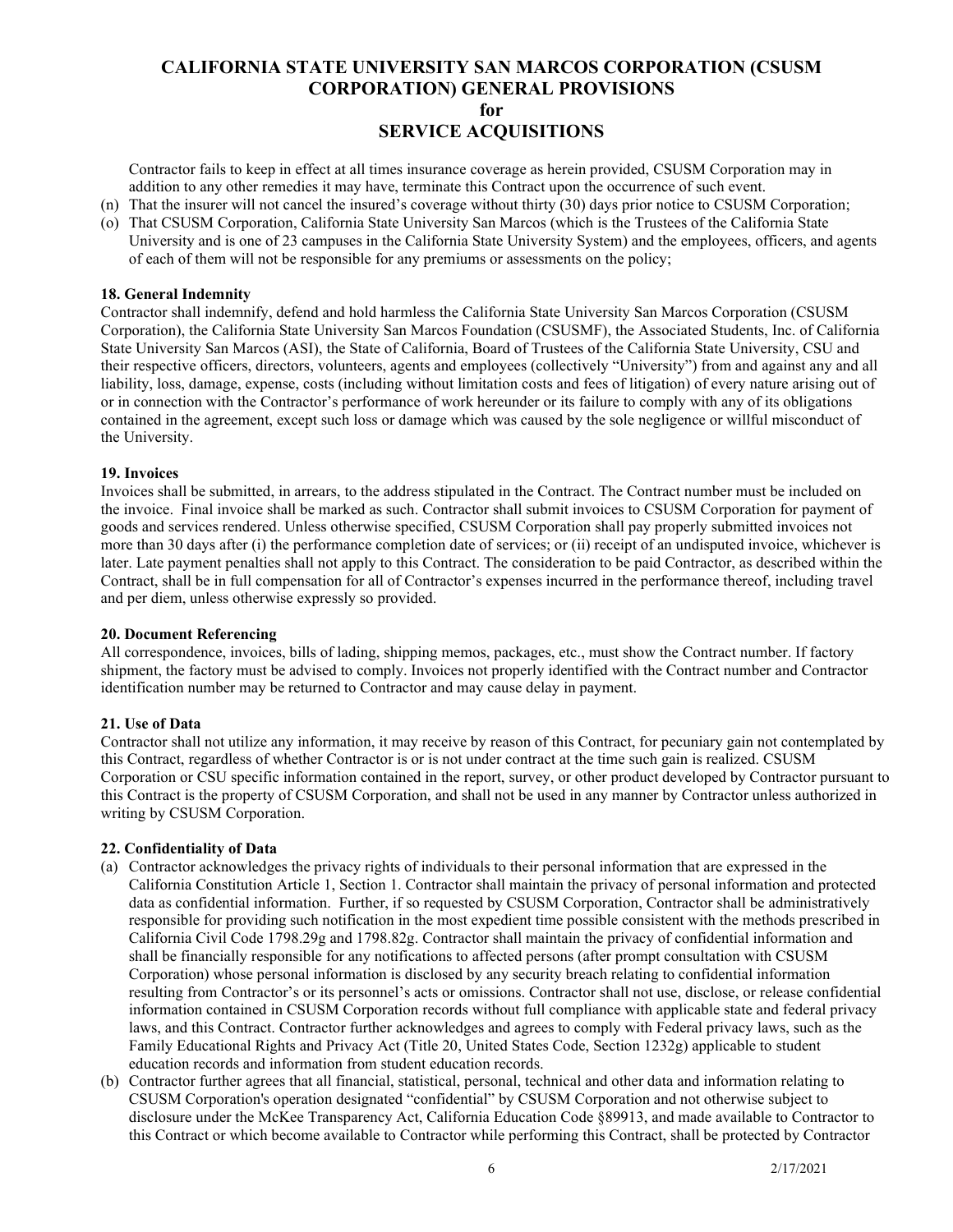using the same level of care it takes to protect its own information of a similar nature, but in no event less than reasonable care. If required by a court of competent jurisdiction or an appropriate administrative body with legal authority to order the disclosure of confidential information or protected data, Contractor will notify CSUSM Corporation in writing prior to any such disclosure to give CSUSM Corporation an opportunity to oppose any such disclosure. Prior to any disclosure of confidential information as required by legal process, Contractor shall: (1) Notify CSUSM Corporation of any actual or threatened legal compulsion of disclosure, and any actual legal obligation of disclosure, immediately upon becoming so obligated; and

(c) Contractor shall cooperate with any litigation or investigation proceedings concerning protected data loss or other breach of Contractor's obligations under this Contract. Any access, transmission, or storage of protected data outside the United States must be approved in writing by CSUSM Corporation in advance. Contractor's failure to comply with any provision of this Section shall constitute a material breach of the Contract.

#### <span id="page-6-0"></span>**23.****Information Security Requirements**

- (a) Contractor is required to comply with CSU Information Security Requirements and Supplemental Provisions for General Provisions for Service Acquisitions, when applicable.
- (b) Information Security Plan

 Contractor is required to maintain an Information Security Plan sufficient to protect the sensitive and/or confidential CSUSM Corporation and CSU data to which they have access. Requirements for the Information Security Plan are described in the CSU Information Security Requirements and Supplemental Provisions for General Provisions for Service Acquisitions.

(c) Personal Security Requirements

 Contractor shall require all its affiliates and subcontractors, as a condition to their engagement, to agree to be bound by provisions substantially the same as those included in this Agreement related to information security matters only. Contractor shall not knowingly permit a representative or subcontractor to have access to CSUSM Corporation or CSU records, confidential data, or premises of the CSUSM Corporation when such representative or subcontractor has been convicted of a felony.

#### <span id="page-6-1"></span>**24. Patent, Copyright, and Trade Secret Indemnity**

Contractor shall indemnify, defend, and hold harmless the CSUSM Corporation, State of California, Board of Trustees of the California State University, CSU, and their respective officers, agents, and employees (collectively referred to as CSU), from any and all third party claims, costs (including without limitation reasonable attorneys' fees), and losses for infringement or violation of any Intellectual Property Right, domestic or foreign, by any product or service provided hereunder. With respect to claims arising from computer Hardware or Software manufactured by a third party and sold by Contractor as a reseller, Contractor will pass through to CSU, in addition to the foregoing provision, such indemnity rights as it receives from such third party ("Third Party Obligation") and will cooperate in enforcing them; provided that if the third party manufacturer fails to honor the Third Party Obligation, Contractor will provide CSUSM Corporation with indemnity protection.

- (a) CSUSM Corporation will notify Contractor of such claim in writing and tender its defense within a reasonable time; and
- (b) Contractor will control the defense of any action on such claim and all negotiations for its settlement or compromise, except when substantial principles of government or public law are involved, when litigation might create precedent affecting future CSUSM Corporation operations or liability, or when involvement of CSUSM Corporation is otherwise mandated by law. In such case no settlement shall be entered into on behalf of CSUSM Corporation without CSUSM Corporation's written approval.

(1) Contractor may be required to furnish CSUSM Corporation a bond against any and all loss, damage, costs, expenses, claims and liability for patent, copyright and trade secret infringement.

(2) Should the Deliverables or Software, or the operation thereof, become, or in the Contactor's opinion are likely to become, the subject of a claim of infringement or violation of a Intellectual Property Right, whether domestic or foreign, CSUSM Corporation shall permit Contractor at its option and expense either to procure for CSUSM Corporation the right to continue using the Deliverables or Software or to replace or modify the same so they become non-infringing, provided they comply with Contract and performance requirements and/or expectations. If neither option can reasonably practicable or if the use of such Deliverables or Software by CSUSM Corporation shall be prevented by injunction, Contractor agrees to take back such Deliverables or Software and use its best effort to assist CSUSM Corporation in procuring substitute Deliverables or Software at Contractors cost and expense. If, in the sole opinion of CSUSM Corporation, the return of such infringing Deliverables or Software makes the retention of other Deliverables or Software acquired from Contractor under this Contract impracticable, CSUSM Corporation shall then have the option of terminating this Contract, or applicable portions thereof, without penalty or termination charge.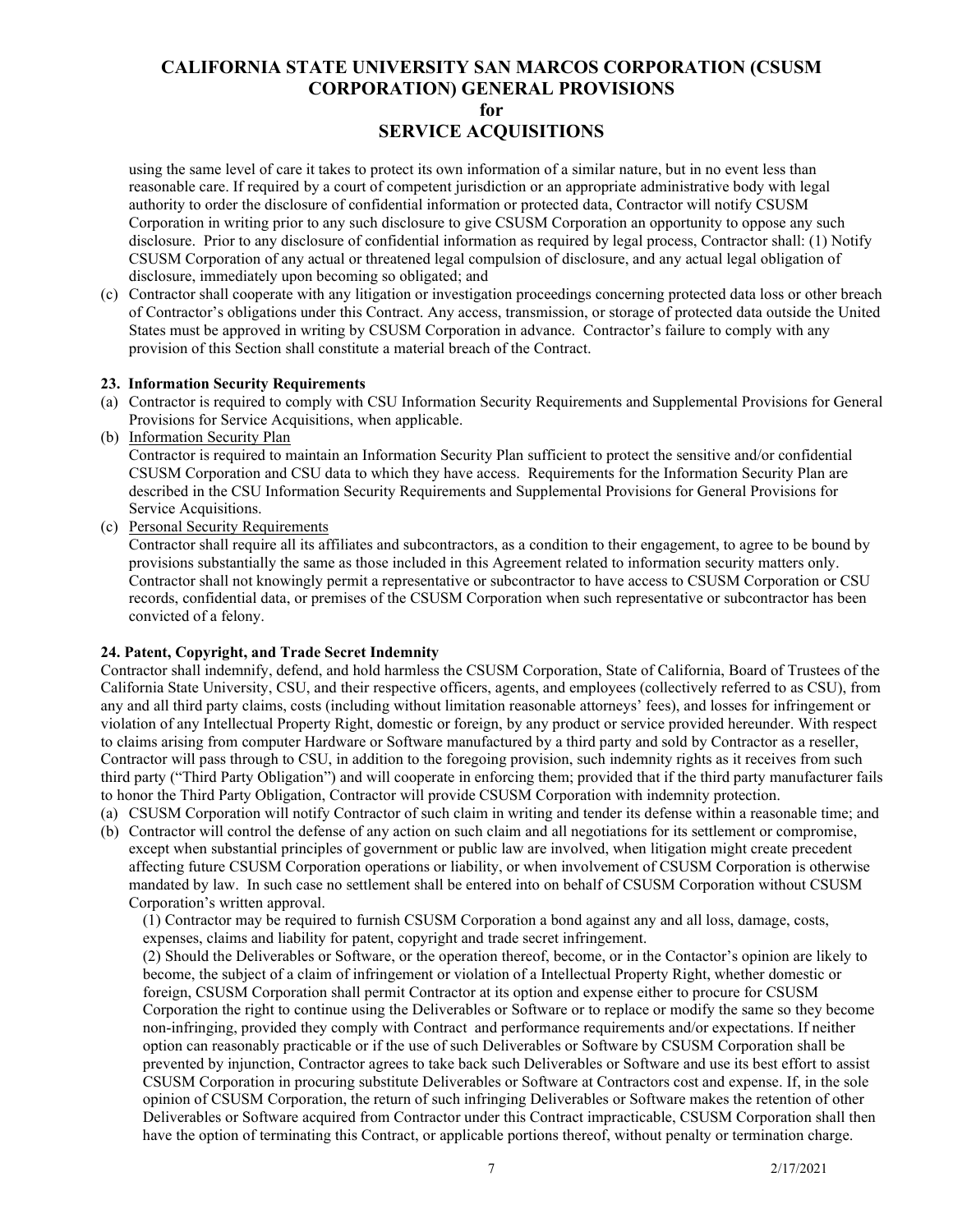Contractor agrees to take back such Deliverables or Software and refund any sums CSUSM Corporation paid Contractor less any reasonable amount for use or damage.

(3) Contractor certifies it has appropriate systems and controls in place to ensure State funds will not be used in the performance of this Contract for the acquisition, operation or maintenance of computer Software in violation of copyright laws.

#### <span id="page-7-0"></span>**25. Rights in Work Product**

All inventions, discoveries, intellectual property, technical communications and records originated or prepared by Contractor pursuant to this Contract, including papers, reports, charts, computer programs, and other Documentation or improvements thereto, and including Contractor's administrative communications and records relating to this Contract (collectively, the "Work Product"), shall be Contractor's exclusive property. The provisions of this section may be revised in a Statement of Work. However, all finished product or deliverables required under this contract shall be the exclusive property of, CSUSM and CSUSM Corporation and may be used at CSUSM Corporation's discretion.

## <span id="page-7-1"></span>**26. Examination and Audit**

CSUSM Corporation reserves the right to examine and audit, either independently or by a third party Contractors financial records. The examination and audit shall be confined to those matters connected with the performance of the Contract, including, but not limited to, the costs of administering the Contract.

## <span id="page-7-2"></span>**27. Dispute Resolution**

Any dispute arising under or resulting from this Contract that is not resolved within a 60 days of time by authorized representatives of Contractor and CSUSM Corporation shall be brought to the attention of the Contractor's Chief Executive Officer (or designee) and the Executive Director (or designee) of CSUSM Corporation for resolution. Either Contractor or CSUSM Corporation may request that the Chief Financial Officer (or designee) participate in the dispute resolution process to provide advice regarding CSUSM Corporation Contracting policies and procedures. If this informal dispute resolution process is unsuccessful, the Parties may pursue all remedies not inconsistent with this Contract. Despite an unresolved dispute, Contractor shall continue without delay in performing its responsibilities under this Contract. Contractor shall accurately and adequately document all services it has performed under this Contract.

## <span id="page-7-3"></span>**28. Conflict of Interest**

CSUSM may require a Statement of Economic Interests to be filed by any Consultant (or Contractor) who is involved in the making or participation in the making of decisions which may foreseeably have a material effect on any CSUSM Corporation financial interest.

#### <span id="page-7-4"></span>**29. Endorsement**

Nothing contained in this Contract shall be construed as conferring on any Party, any right to use the other Party's name as an endorsement of product/service or to advertise, promote or otherwise market any product or service without the prior written consent of the other Party. Furthermore nothing in this Contract shall be construed as endorsement of any commercial product or service by CSUSM Corporation, California State University San Marcos, or The California State University, its officers or employees.

#### <span id="page-7-5"></span>**30. Covenant Against Gratuities**

Contractor shall warrant that no gratuities (in the form of entertainment, gifts, or otherwise) were offered or given by Contractor, or any agent or representative of Contractor, to any officer or employee of CSU or CSUSM Corporation with a view toward securing the Contract or securing favorable treatment with respect to any determinations concerning the performance of the Contract. For breach or violation of this warranty, CSUSM Corporation shall have the right to terminate the Contract, either in whole or in part, and any loss or damage sustained by CSUSM Corporation in procuring on the open market any items that Contractor agreed to supply shall be borne and paid for solely by Contractor. CSUSM Corporation's rights and remedies provided in this clause shall not be exclusive and are in addition to any other rights and remedies provided by law, equity or under the Contract.

#### <span id="page-7-6"></span>**31. Nondiscrimination**

(a) During the performance of this Contract, Contractor and its subcontractors shall not unlawfully discriminate, harass or allow harassment, against any employee or applicant for employment because of sex, sexual orientation, race, color, ancestry, religious creed, national origin, disability (including HIV and AIDS), medical condition, age, marital status,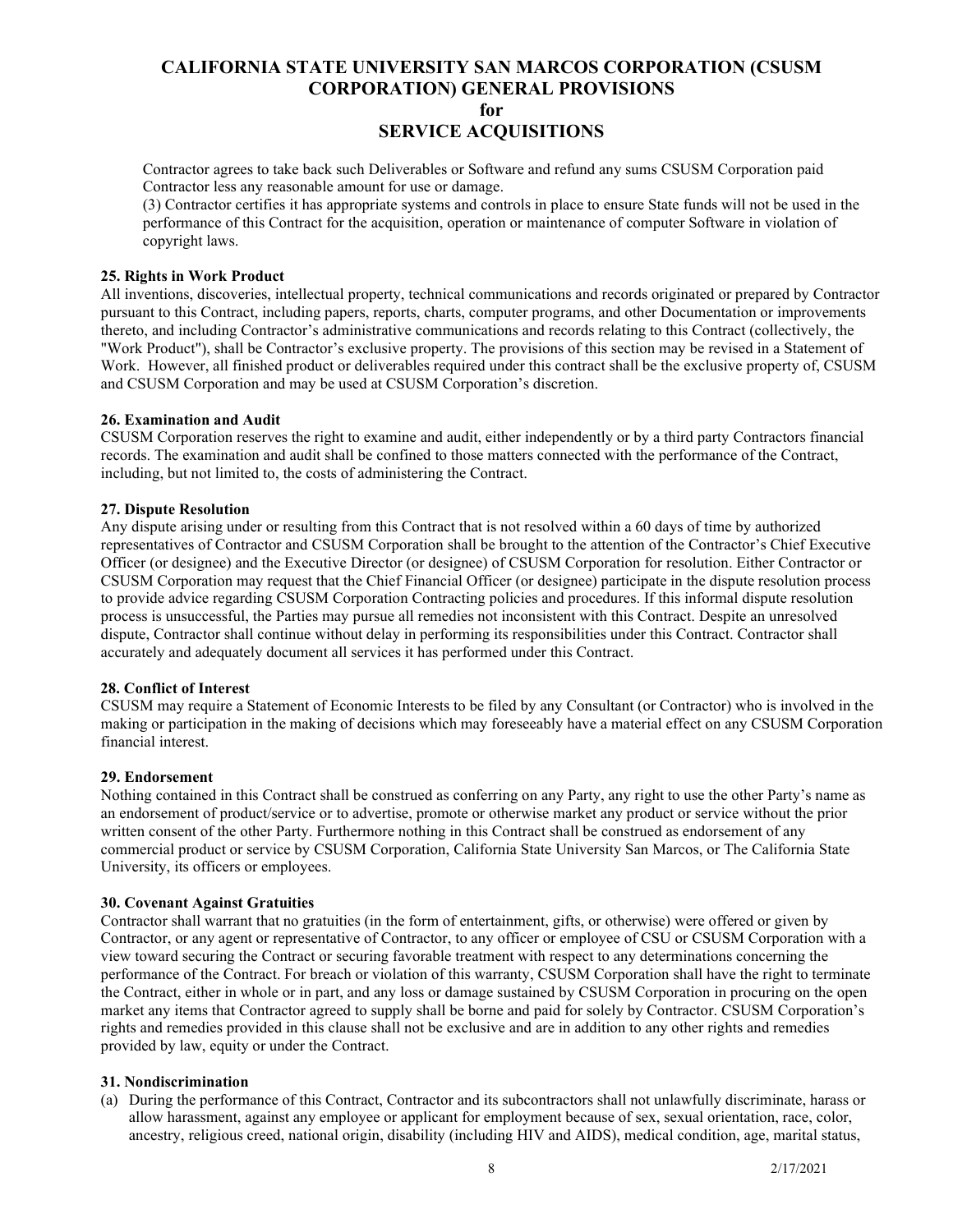and denial of family care leave. Contractor and subcontractors shall insure that the evaluation and treatment of their employees and applicants for employment are free from such discrimination and harassment.

- (b) Contractor and subcontractors shall comply with the provisions of the Fair Employment and Housing Act (Government Code, Section 12990 et seq.) and the applicable regulations promulgated thereunder (California Code of Regulations, Title 2, Section 7285.0 et seq.). The applicable regulations of the Fair Employment and Housing Commission implementing Government Code Section 12990 (a f), set forth in Chapter 5 of Division 4 of Title 2 of the California Code of Regulations are incorporated into this Contract by reference and made a part hereof as if set forth in full. Contractor and its subcontractors shall give written notice of their obligations under this clause to labor organizations with which they have a collective bargaining or other agreement.
- (c) Contractor shall include the nondiscrimination and compliance provisions of this clause in all subcontracts to perform work under the Contract.

## <span id="page-8-0"></span>**32. Compliance with NLRB Orders**

Contractor declares under penalty of perjury under the laws of the State of California that no more than one final, unappeasable finding of contempt of court by a federal court has been issued against Contractor within the immediately preceding two-year period because of Contractor's failure to comply with an order of a federal court to comply with an order of the National Labor Relations Board. Note: Cite Authority: PCC 10296

## <span id="page-8-1"></span>**33. Drug-Free Workplace Certification**

Contractor certifies that Contractor shall comply with the requirements of the Drug-Free Workplace Act of 1990 and shall provide a drug-free workplace by taking the following actions:

- (a) Publish a statement notifying employees that unlawful manufacture, distribution, dispensation, possession, or use of a controlled substance is prohibited and specifying actions to be taken against employees for violations
- (b) Establish a Drug-Free Awareness Program to inform employees about all of the following:
	- (1) the dangers of drug abuse in the workplace;
	- (2) the person's or organization's policy of maintaining a drug-free workplace;
	- (3) any available counseling, rehabilitation and employee assistance programs; and,
	- (4) penalties that may be imposed upon employees for drug abuse violations.
- (c) Provide that every employee who works on the proposed or resulting Contract:
	- (1) will receive a copy of the company's drug-free policy statement; and,

(2) will agree to abide by the terms of the company's statement as a condition of employment on the Contract. Note: Authority Cited: Government Code Section 8350-8357

#### <span id="page-8-2"></span>**34. Forced, Convict, Indentured and Child Labor**

By accepting a Contract or purchase order with CSUSM Corporation, Contractor certifies that:

(a) no equipment, materials, or supplies furnished to CSUSM Corporation pursuant to this Contract have been produced in whole or in part by sweatshop labor, forced labor, convict labor, indentured labor under penal sanction, abusive forms of child labor or exploitation of children in sweatshop labor, or with the benefit of sweatshop labor, forced labor, convict labor, indentured labor under penal sanction, abusive forms of child labor or exploitation of children in sweatshop labor. Contractor further certifies it will adhere to the Sweat-free Code of Conduct as set forth on the California Department of Industrial Relations website located at http://www.dir.ca.gov/, and Public Contract Code Section 6108.

## <span id="page-8-3"></span>**35. Recycled Content Certification**

To the extent that services involve the supply of post-consumer materials (see below), Contractor shall certify in writing, the minimum, if not the exact, percentage of post-consumer material, as defined in Sections 12161 and 12200 of the Public Contract Code, in products, materials, goods, or supplies offered or sold to CSUSM Corporation regardless whether the product meets the requirements of Section 12209. With respect to printer or duplication cartridges that comply with the requirements of Section 12156(e), the certification required by this subdivision shall specify that the cartridges so comply (PCC 12205).

#### <span id="page-8-4"></span>**36. Americans With Disabilities Act (ADA)**

Contractor warrants that it complies with California and federal disabilities laws and regulations (Americans with Disabilities Act of 1990,42 U.S.C. 12101 et seq). Contractor hereby warrants the products or services it will provide under this Contract comply with the accessibility requirements of Section 508 of the Rehabilitation Act of 1973, as amended (29 U.S.C. 794d), and its implementing regulations set forth at Title 36, Code of Federal Regulations, Part 1194. Contractor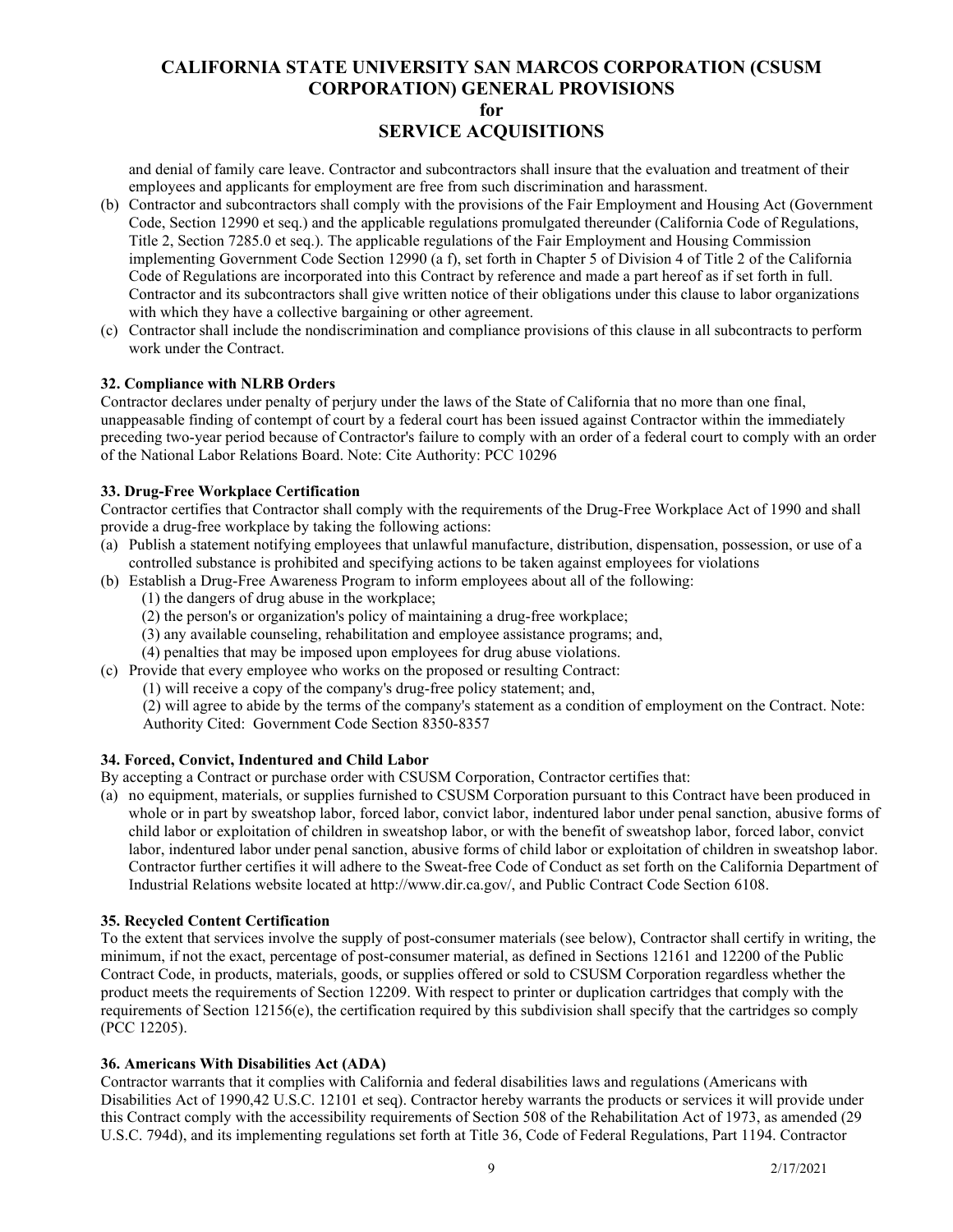agrees to promptly respond to and resolve any complaint regarding accessibility of its products or services. Contractor further agrees to indemnify and hold harmless CSUSM Corporation from any claims arising out of Contractor's failure to comply with the aforesaid requirements. Failure to comply with these requirements shall constitute a material breach of this Contract.

## <span id="page-9-0"></span>**37. Debarment and Suspension**

By accepting a contract with the CSUSM Corporation, Contractor certifies neither it nor its principals or its subcontractors are presently debarred, suspended, proposed for debarment, declared ineligible or voluntarily excluded from participation in this transaction by any federal department or agency (2 Code Federal Regulations[CFR] 180.220*,* in accordance with the Office of Management and Budget guidelines at 2 CFR 180 that implement Executive Orders 12549 (3 CFR Part 1986 Comp., p. 189) and 12689 (3 CFR Part 1989 Comp., p. 235)).

## <span id="page-9-1"></span>**38. Expatriate Corporations**

Contractor declares and certifies that it is not and expatriate corporation, and is not precluded from contracting with CSU by The California Taxpayer and Shareholder Protection Act of 2003, Public Contract Code Section 10286, et seq.

## <span id="page-9-2"></span>**39. Citizenship and Public Benefits**

If Contractor is a natural person, Contractor certifies in accepting this Contract that he or she is a citizen or national of the United States or otherwise qualified to receive public benefits under the Personal Responsibility and Work Opportunity Reconciliation Act of 1996 (P.L. 104-193; 110 STAT.2105, 2268-69).

#### <span id="page-9-3"></span>**40. Loss Leader**

Contractor certifies and declares it is not engaged in business within this State of California to sell or use any article or product as a "loss leader" as defined in Section 17030 of the Business and Professions Code. Note: Authority Cite: (PCC 12104.5(b).)

## <span id="page-9-4"></span>**41. Contractor's Staff**

 Contractor warrants that its staff assigned to performing work under this Contract are legally able to perform such duties in the country where the work is being performed.

## <span id="page-9-5"></span>**42. Force Majeure**

- (a) Neither Party shall be liable for any failure to perform its obligations under this Contract for the period of time that it is prevented, hindered, or delayed in performing those obligations by circumstances beyond its control, including, but not limited to, fire, strike, war, riots, acts of terrorism, disaster, acts of God, acts of any governmental authority, communicable disease outbreak, epidemic or pandemic, unavailability or shortages of labor, materials, or equipment, disruption of transportation, or any other comparable event beyond the control of the Party whose performance is affected (each, a "Force Majeure Event.").
- (b) The Party claiming Force Majeure shall, as soon as reasonably practicable after the occurrence of a Force Majeure Event, provide written notice to the other Party of the nature, extent, and expected duration of the Force Majeure Event and use its diligent efforts to mitigate the effects of the Force Majeure Event upon such Party's performance under this Contract, it being understood that upon completion of the Force Majeure Event, the Party whose performance was affected must, as soon as reasonably practicable, recommence the performance of its obligations under this Contract.
- (c) Notwithstanding any other term in this Contract, including, but not limited to, the foregoing subsections of this section, during the period of a Force Majeure Event affecting performance by Contractor, CSUSM Corporation may elect to do all or any of the following:

(1) suspend the Contract for the duration of the Force Majeure Event and be relieved of any payment obligation for goods or services not delivered or accepted due to the Force Majeure Event;

- (2) obtain elsewhere the goods or services not delivered or accepted due to the Force Majeure Event;
- (3) extend the time for Contractor's performance by a period equal to the duration of the Force Majeure Event; and/or

(4) terminate the Contract as to any goods or services not already received with no further financial obligation if the Force Majeure Event continues to exist for more than thirty (30) days.

#### <span id="page-9-6"></span>**43. COVID-19**

In the event that CSUSM Corporation or the CSU considers it necessary or prudent to cancel this Contract due to circumstances related to COVID-19, or to any reoccurrence of the COVID-19 outbreak, CSUSM Corporation may do so and